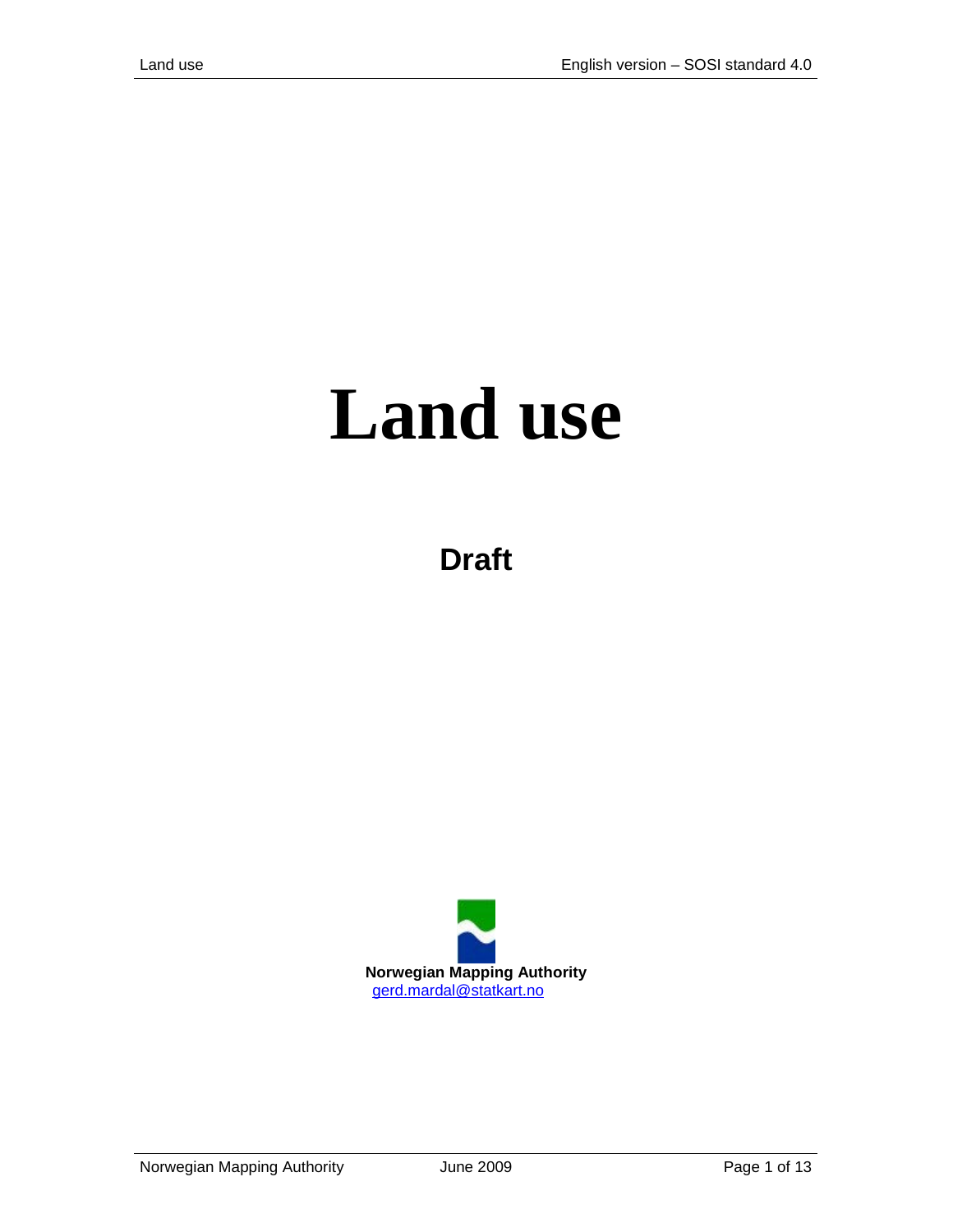## **Table of contents**

| 1.1      |                                                                                                  |  |
|----------|--------------------------------------------------------------------------------------------------|--|
| 1.2      |                                                                                                  |  |
| 1.2.1    |                                                                                                  |  |
| 1.2.2    |                                                                                                  |  |
| 1.2.3    |                                                                                                  |  |
| 1.2.4    |                                                                                                  |  |
| 1.2.5    |                                                                                                  |  |
| 1.2.6    |                                                                                                  |  |
| 1.2.7    |                                                                                                  |  |
| 1.2.8    |                                                                                                  |  |
| 1.2.9    |                                                                                                  |  |
| 1.2.10   |                                                                                                  |  |
| 1.2.11   |                                                                                                  |  |
| 1.2.12   | Association < <topo>&gt; CoreAreaFoodProduction -CoreAreaFoodProductionBndry 8</topo>            |  |
| 1.2.13   | Association << Topo>> CoreAreaCultivatedLandscape-                                               |  |
|          |                                                                                                  |  |
| 1.2.14   |                                                                                                  |  |
| 1.2.15   |                                                                                                  |  |
| 1.2.16   | Association < <topo>&gt; AgriculturalRegisterPoint -AgriculturalRegisterPointBoundary  10</topo> |  |
| 1.2.17   | CodeList.                                                                                        |  |
| 1.2.17.1 |                                                                                                  |  |
| 1.2.17.2 |                                                                                                  |  |
| 1.2.17.3 |                                                                                                  |  |
| 1.2.17.4 |                                                                                                  |  |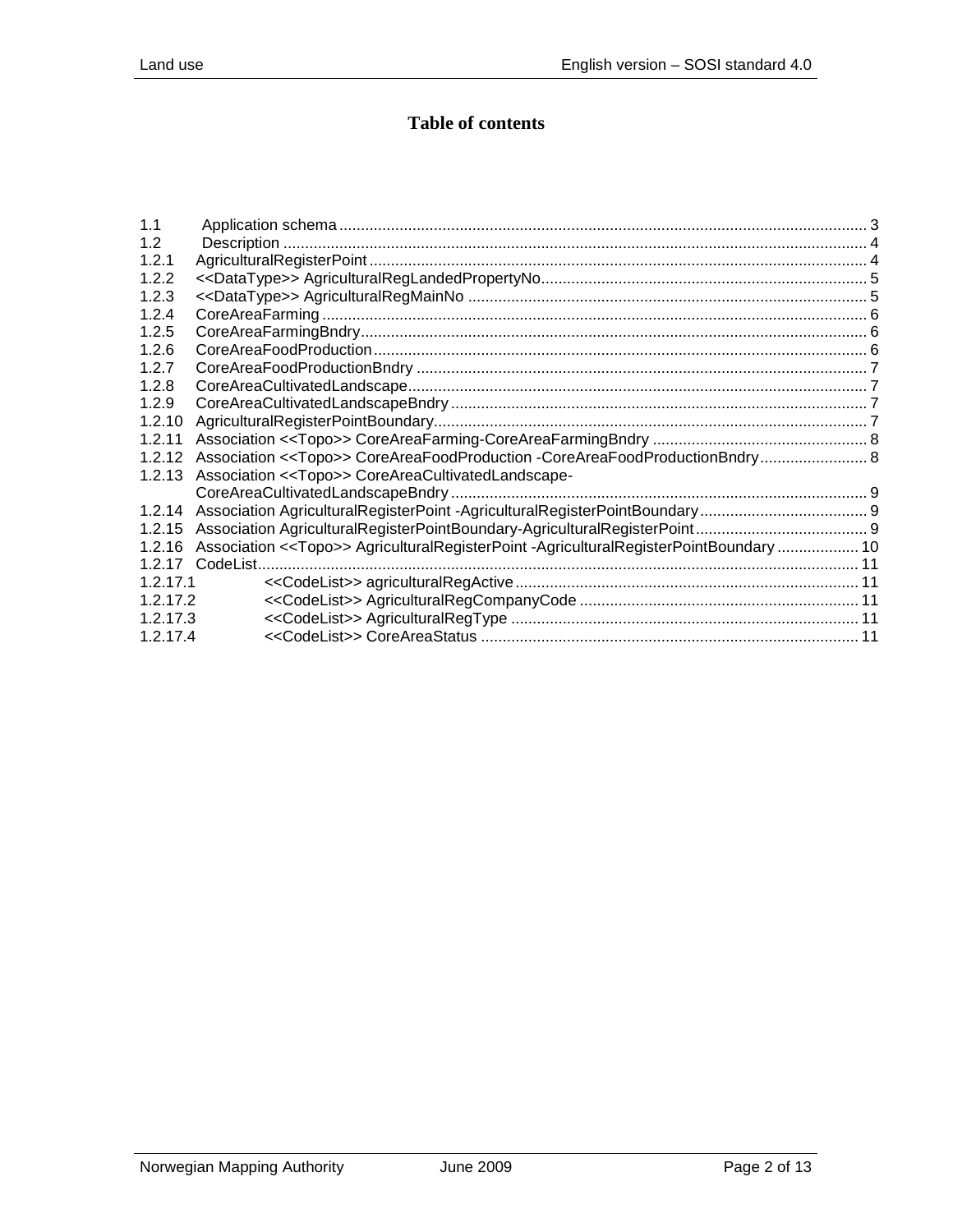#### <span id="page-2-0"></span>**1.1 Application schema**

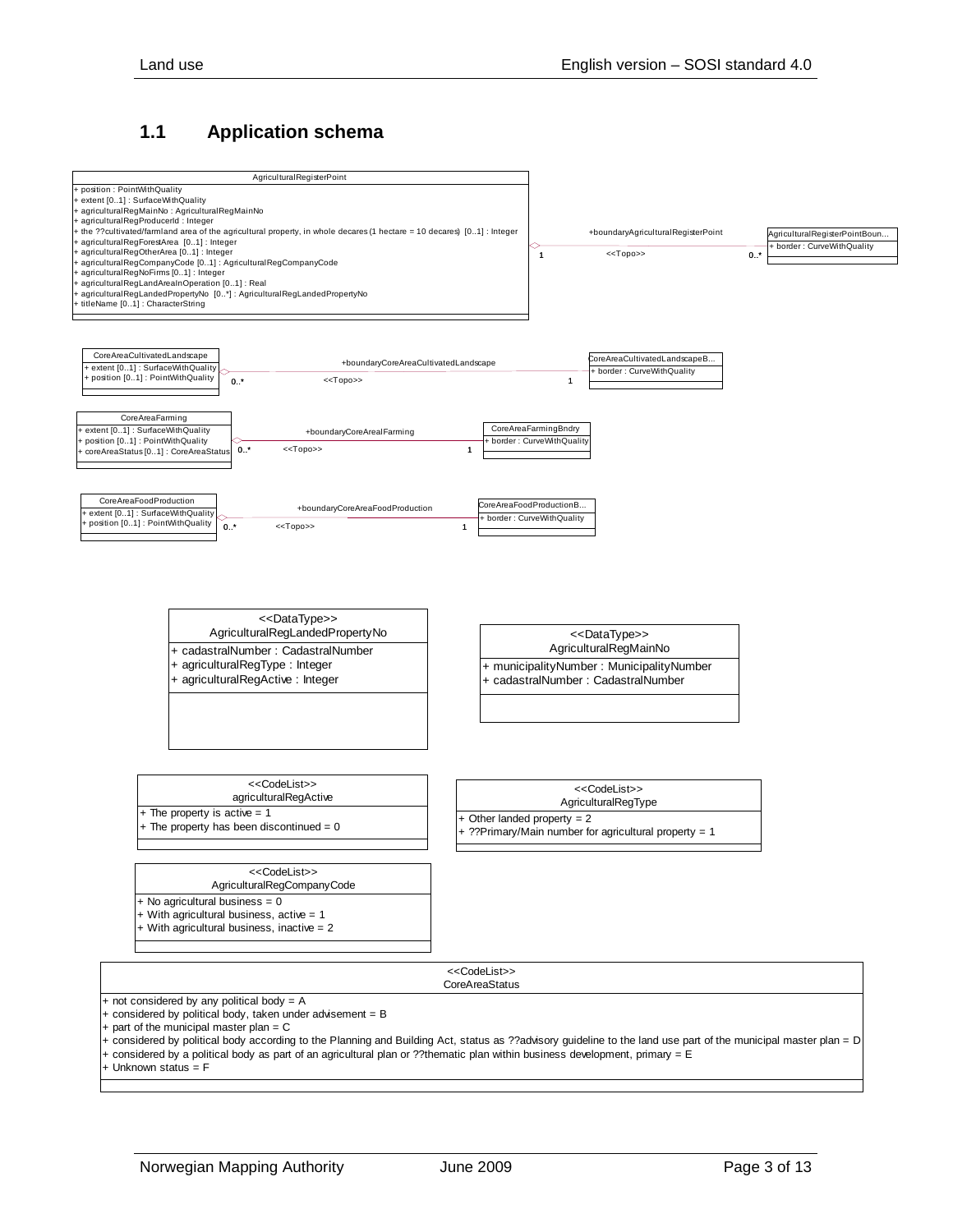# <span id="page-3-0"></span>**1.2 Description**

# <span id="page-3-1"></span>**1.2.1 AgriculturalRegisterPoint**

| <b>No</b>          | Name/<br>Role name                                                                             | Description                                                                                                                                                                    | Obligation/<br>Condition | Maximum<br>Occurrenc<br>е | Type                                    | Constraint                                             |
|--------------------|------------------------------------------------------------------------------------------------|--------------------------------------------------------------------------------------------------------------------------------------------------------------------------------|--------------------------|---------------------------|-----------------------------------------|--------------------------------------------------------|
| $\mathbf{1}$       | <b>Class</b><br>AgriculturalRegis<br>terPoint                                                  | identifier (key) for<br>agricultural property                                                                                                                                  |                          |                           |                                         |                                                        |
| 1.1                | position                                                                                       | location where the object<br>exists                                                                                                                                            | 1                        | 1                         | PointWithQuali<br>ty                    |                                                        |
| 1.2                | extent                                                                                         | area over which an object<br>extends                                                                                                                                           | $\mathbf 0$              | 1                         | <b>SurfaceWithQu</b><br>ality           |                                                        |
| 1.3                | agriculturalRegM<br>ainNo                                                                      | identifier (key) for<br>agricultural property                                                                                                                                  | 1                        | 1                         | AgriculturalRe<br>gMainNo               |                                                        |
| 1.4                | agriculturalRegPr<br>oducerId                                                                  | serial number which<br>together with the municipal<br>number comprises the first<br>8 digits of the producer<br>number and uniquely<br>identifies the agricultural<br>property | 1                        | 1                         | Integer                                 |                                                        |
| 1.5                | the??cultivated/f<br>armlandareaofth<br>eagriculturalprop<br>erty, inwholedeca<br>res(1hectare | the ??cultivated/farmland<br>area of the agricultural<br>property, in whole decares<br>$(1 \text{ hectare} = 10 \text{ decares})$                                              | 1                        | 1                         |                                         | Init Value<br>$=10$<br>decares)<br>$[01]$ :<br>Integer |
| 1.6                | agriculturalRegF<br>orestArea                                                                  | the productive wooded<br>area of the agricultural<br>property, in whole decares<br>$(1 \text{ hectare} = 10 \text{ decares})$                                                  | 0                        | 1                         | Integer                                 |                                                        |
| 1.7                | agriculturalRegOt<br>herArea                                                                   | area other than arable<br>land and productive<br>wooded area which<br>belongs to the agricultural<br>property, in whole decares<br>$(1 \text{ hectare} = 10 \text{ decares})$  | $\mathbf 0$              | 1                         | Integer                                 |                                                        |
| 1.8                | agriculturalRegC<br>ompanyCode                                                                 | agriculturalOperation                                                                                                                                                          | $\mathbf 0$              | 1                         | AgriculturalRe<br>gCompanyCod<br>е      |                                                        |
| 1.9                | agriculturalRegN<br>oFirms                                                                     | the number of active<br>companies with<br>connections to the<br>agricultural property                                                                                          | 0                        | 1                         | Integer                                 |                                                        |
| 1.1<br>$\mathbf 0$ | agriculturalRegL<br>andAreaInOperat<br>ion                                                     | summary of agricultural<br>area in operation for active<br>operational units<br>connected with the<br>property                                                                 | $\Omega$                 | 1                         | Real                                    |                                                        |
| 1.1<br>1           | agriculturalRegL<br>andedPropertyN<br>о                                                        | landed property table in<br>agricultural register Note:<br>(landed property IDs which<br>belong to a main number)                                                              | 0                        | $\mathsf{N}$              | AgriculturalRe<br>gLandedPrope<br>rtyNo |                                                        |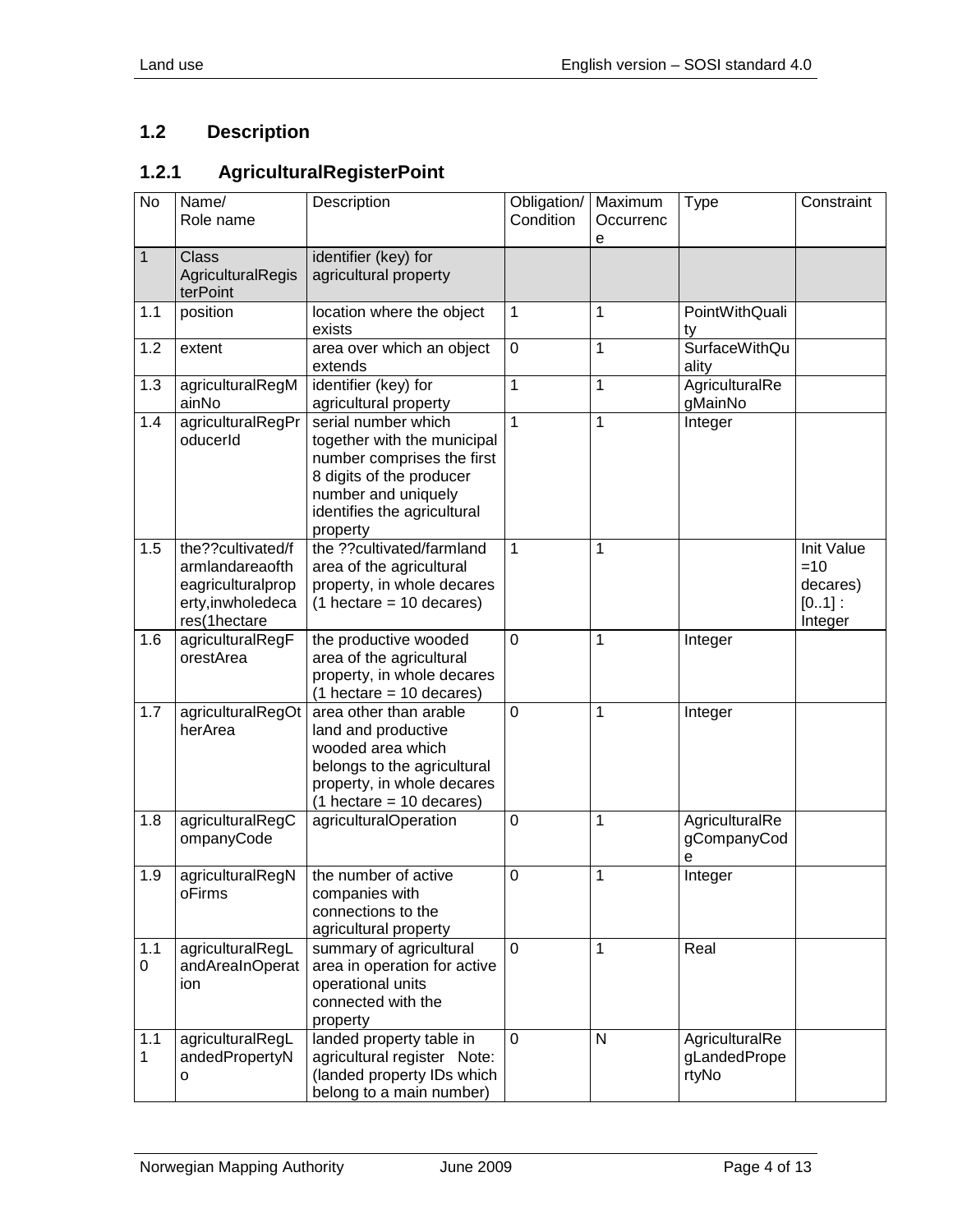| 1.1      | titleName                                                  | name of agricultural | $\Omega$ |              | CharacterStrin                            |                  |
|----------|------------------------------------------------------------|----------------------|----------|--------------|-------------------------------------------|------------------|
|          |                                                            | property (main farm) |          |              |                                           |                  |
| 1.1      | Role                                                       |                      |          |              | AgriculturalRe                            | Aggregrati       |
| 3        | (unnamed)                                                  |                      |          |              | gisterPointBou                            | on               |
|          | AgriculturalRegis                                          |                      |          |              | ndary                                     |                  |
|          | terPointBoundary                                           |                      |          |              |                                           |                  |
| 1.1<br>4 | Role<br>(unnamed)<br>AgriculturalRegis<br>terPointBoundary |                      |          |              | AgriculturalRe<br>gisterPointBou<br>ndary |                  |
| 1.1<br>5 | Role<br>boundaryAgricult<br>uralRegisterPoint              |                      |          | $\mathsf{N}$ | AgriculturalRe<br>gisterPointBou<br>ndary | Aggregrati<br>on |

#### <span id="page-4-0"></span>**1.2.2 <<DataType>> AgriculturalRegLandedPropertyNo**

| No  | Name/<br>Role name                                  | Description                                                                                                       | Obligation/<br>Condition | Maximum<br>Occurrenc<br>е | <b>Type</b>         | Constraint |
|-----|-----------------------------------------------------|-------------------------------------------------------------------------------------------------------------------|--------------------------|---------------------------|---------------------|------------|
| 2   | Datatype<br>AgriculturalRegL<br>andedPropertyN<br>o | the landed property table<br>of the agricultural register<br>(landed properties which<br>belong to a main number) |                          |                           |                     |            |
| 2.1 | cadastralNumber                                     | unique identification of<br>cadastral unit within<br>municipality                                                 |                          |                           | CadastralNum<br>ber |            |
| 2.2 | agriculturalRegT<br>ype                             | type of landed property                                                                                           |                          |                           | Integer             |            |
| 2.3 | agriculturalRegA<br>ctive                           | whether the landed<br>property is active or<br>discontinued                                                       |                          |                           | Integer             |            |

#### <span id="page-4-1"></span>**1.2.3 <<DataType>> AgriculturalRegMainNo**

| No  | Name/<br>Role name                    | Description                                                                                                                                                                                                                                                                                                                                                  | Obligation/<br>Condition | Maximum<br>Occurrenc<br>е | <b>Type</b>            | Constraint |
|-----|---------------------------------------|--------------------------------------------------------------------------------------------------------------------------------------------------------------------------------------------------------------------------------------------------------------------------------------------------------------------------------------------------------------|--------------------------|---------------------------|------------------------|------------|
| 3   | Datatype<br>AgriculturalRegM<br>ainNo | identifier (key) for<br>agricultural property                                                                                                                                                                                                                                                                                                                |                          |                           |                        |            |
| 3.1 | municipalityNum<br>ber                | numbering of<br>municipalities in<br>accordance with Statistics<br>Norway's official list Note:<br>It must be emphasised<br>that the municipality<br>number always consists of<br>4 digits, i.e. sometimes<br>with an introductory zero.<br>Municipality is used for<br>establishing relations to a<br>number of other registers<br>which also use 4 digits. |                          |                           | MunicipalityNu<br>mber |            |
| 3.2 | cadastralNumber                       | unique identification of<br>cadastral unit within a<br>municipality                                                                                                                                                                                                                                                                                          | 1                        |                           | CadastralNum<br>ber    |            |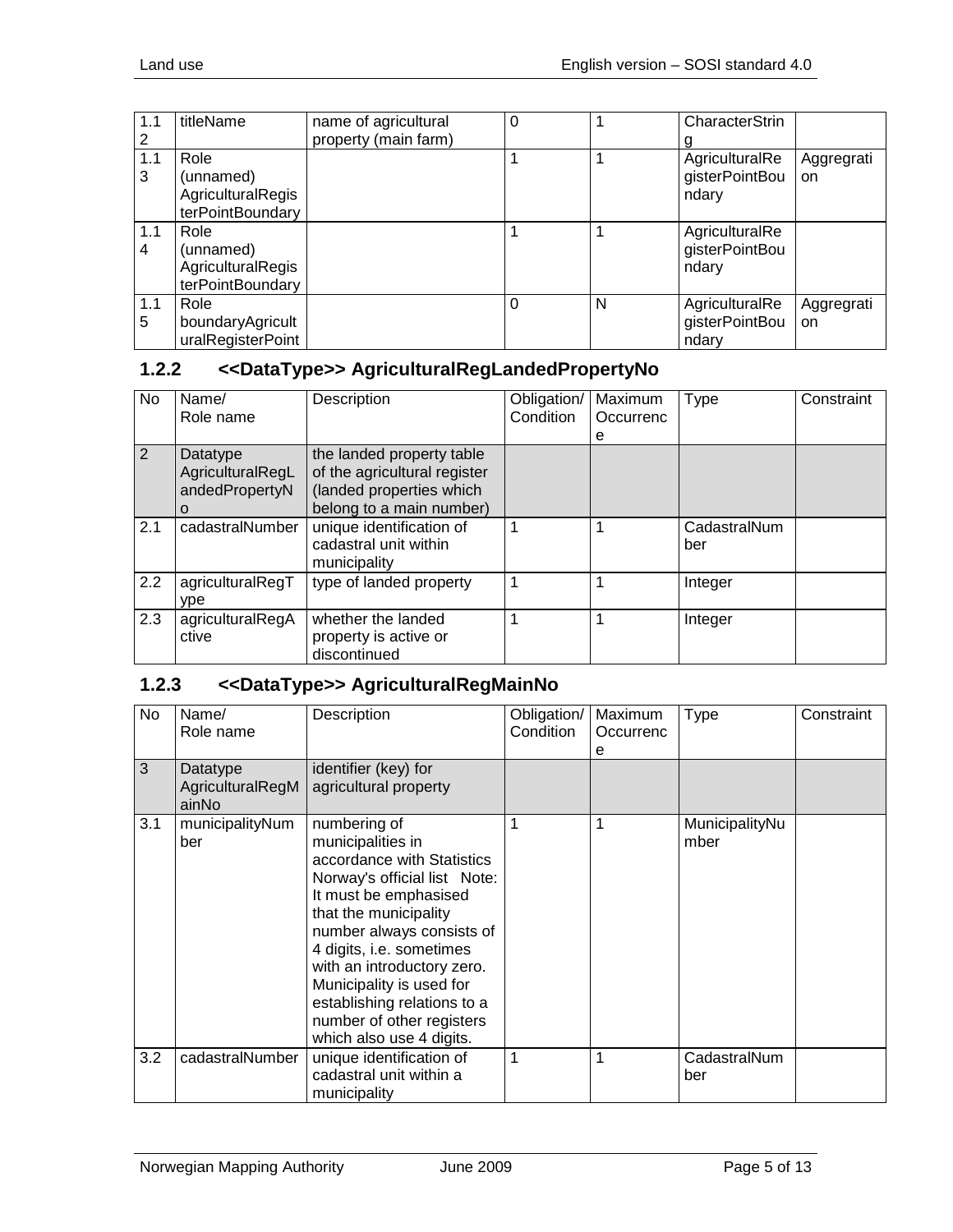# <span id="page-5-0"></span>**1.2.4 CoreAreaFarming**

| No             | Name/<br>Role name                   | Description                                                                                                                              | Obligation/<br>Condition | Maximum<br>Occurrenc<br>е | <b>Type</b>                   | Constraint       |
|----------------|--------------------------------------|------------------------------------------------------------------------------------------------------------------------------------------|--------------------------|---------------------------|-------------------------------|------------------|
| $\overline{4}$ | Class<br>CoreAreaFarmin<br>g         | important area for<br>attending to the key<br>societal tasks of food<br>production and the<br>maintenance of the<br>cultivated landscape |                          |                           |                               |                  |
| 4.1            | extent                               | area over which an object<br>extends                                                                                                     | $\Omega$                 |                           | <b>SurfaceWithQu</b><br>ality |                  |
| 4.2            | position                             | location where the object<br>exists                                                                                                      | $\mathbf 0$              |                           | PointWithQuali<br>tv          |                  |
| 4.3            | coreAreaStatus                       |                                                                                                                                          | 0                        |                           | CoreAreaStatu<br>s            |                  |
| 4.4            | Role<br>boundaryCoreAr<br>ealFarming |                                                                                                                                          | 1                        |                           | CoreAreaFarm<br>ingBndry      | Aggregrati<br>on |

# <span id="page-5-1"></span>**1.2.5 CoreAreaFarmingBndry**

| No  | Name/<br>Role name                       | Description                                                                     | Obligation/<br>Condition | Maximum<br>Occurrenc<br>е | <b>Type</b>                 | Constraint |
|-----|------------------------------------------|---------------------------------------------------------------------------------|--------------------------|---------------------------|-----------------------------|------------|
| 5   | <b>Class</b><br>CoreAreaFarmin<br>gBndry | delimitation of<br>CoreAreaFarming                                              |                          |                           |                             |            |
| 5.1 | border                                   | course following the<br>transition between<br>different real world<br>phenomena |                          |                           | <b>CurveWithQual</b><br>ity |            |
| 5.2 | Role<br>(unnamed)<br>CoreAreaFarmin<br>g |                                                                                 | 0                        | N                         | CoreAreaFarm<br>ing         |            |

#### <span id="page-5-2"></span>**1.2.6 CoreAreaFoodProduction**

| No  | Name/           | Description               | Obligation/ | Maximum   | Type                 | Constraint |
|-----|-----------------|---------------------------|-------------|-----------|----------------------|------------|
|     | Role name       |                           | Condition   | Occurrenc |                      |            |
|     |                 |                           |             | e         |                      |            |
| 6   | Class           | area highly suitable for  |             |           |                      |            |
|     | CoreAreaFoodPr  | food production           |             |           |                      |            |
|     | oduction        |                           |             |           |                      |            |
| 6.1 | extent          | area over which an object | $\Omega$    |           | <b>SurfaceWithQu</b> |            |
|     |                 | extends                   |             |           | ality                |            |
| 6.2 | position        | location where the object | $\Omega$    |           | PointWithQuali       |            |
|     |                 | exists                    |             |           |                      |            |
| 6.3 | Role            |                           |             |           | CoreAreaFood         | Aggregrati |
|     | boundaryCoreAr  |                           |             |           | ProductionBnd        | on         |
|     | eaFoodProductio |                           |             |           | ry                   |            |
|     | n               |                           |             |           |                      |            |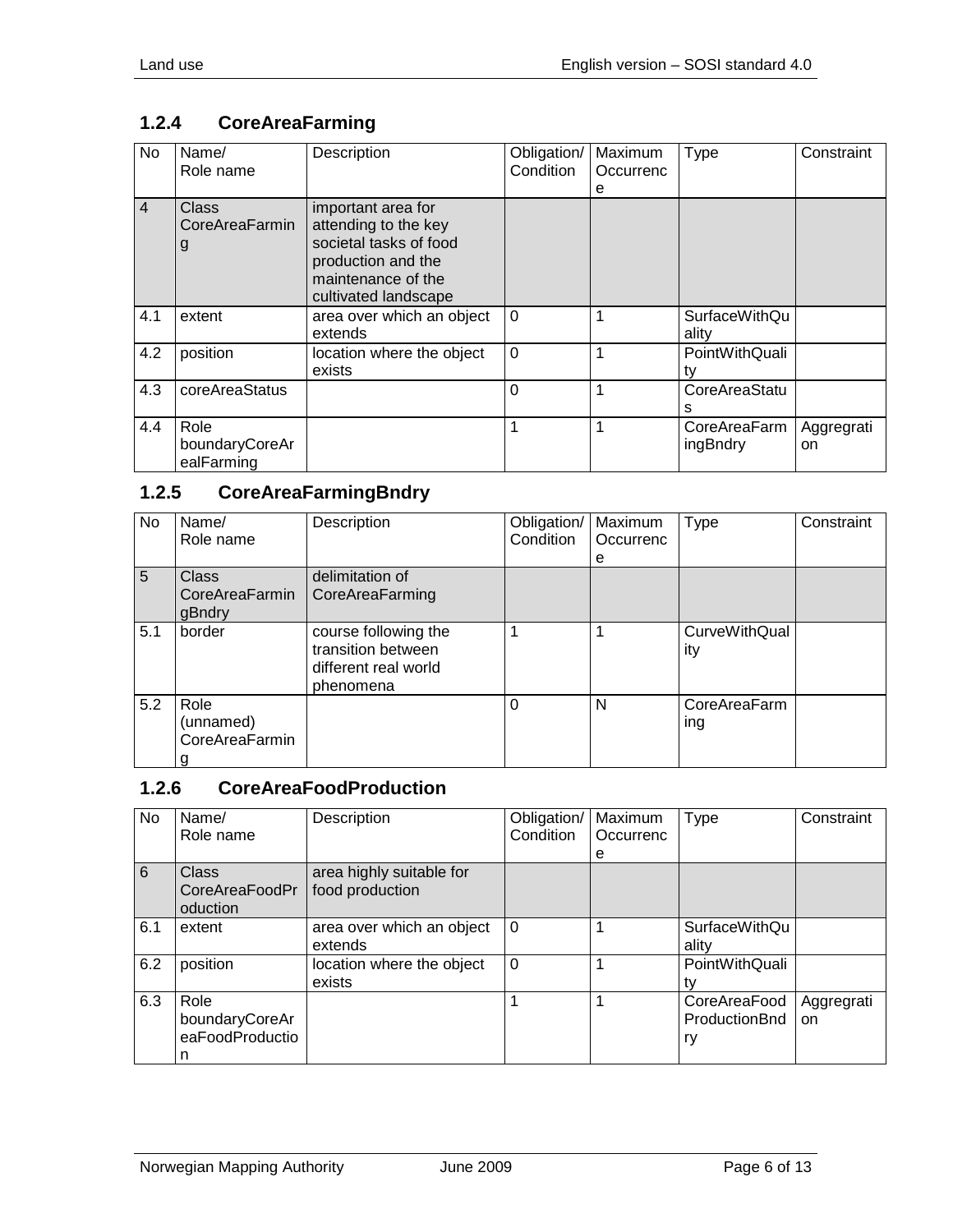## <span id="page-6-0"></span>**1.2.7 CoreAreaFoodProductionBndry**

| No.            | Name/<br>Role name                              | Description                                                                     | Obligation/<br>Condition | Maximum<br>Occurrenc<br>е | <b>Type</b>                 | Constraint |
|----------------|-------------------------------------------------|---------------------------------------------------------------------------------|--------------------------|---------------------------|-----------------------------|------------|
| $\overline{7}$ | Class<br>CoreAreaFoodPr<br>oductionBndry        | delimitation of<br>CoreAreaFoodProduction                                       |                          |                           |                             |            |
| 7.1            | border                                          | course following the<br>transition between<br>different real world<br>phenomena |                          |                           | <b>CurveWithQual</b><br>ity |            |
| 7.2            | Role<br>(unnamed)<br>CoreAreaFoodPr<br>oduction |                                                                                 | 0                        | N                         | CoreAreaFood<br>Production  |            |

#### <span id="page-6-1"></span>**1.2.8 CoreAreaCultivatedLandscape**

| No  | Name/<br>Role name                                  | Description                                               | Obligation/<br>Condition | Maximum<br>Occurrenc<br>е | Type                                     | Constraint       |
|-----|-----------------------------------------------------|-----------------------------------------------------------|--------------------------|---------------------------|------------------------------------------|------------------|
| 8   | Class<br>CoreAreaCultivat<br>edLandscape            | important areas for<br>cultivated landscape in<br>farming |                          |                           |                                          |                  |
| 8.1 | extent                                              | area over which an object<br>extends                      | 0                        |                           | <b>SurfaceWithQu</b><br>ality            |                  |
| 8.2 | position                                            | location where the object<br>exists                       | $\Omega$                 |                           | PointWithQuali                           |                  |
| 8.3 | Role<br>boundaryCoreAr<br>eaCultivatedLand<br>scape |                                                           |                          |                           | CoreAreaCultiv<br>atedLandscap<br>eBndry | Aggregrati<br>on |

#### <span id="page-6-2"></span>**1.2.9 CoreAreaCultivatedLandscapeBndry**

| <b>No</b> | Name/<br>Role name                                   | Description                                                                     | Obligation/<br>Condition | Maximum<br>Occurrenc<br>е | <b>Type</b>                         | Constraint |
|-----------|------------------------------------------------------|---------------------------------------------------------------------------------|--------------------------|---------------------------|-------------------------------------|------------|
| 9         | Class<br>CoreAreaCultivat<br>edLandscapeBnd<br>ry    | delimitation of<br>CoreAreaCultivatedLandsc<br>ape                              |                          |                           |                                     |            |
| 9.1       | border                                               | course following the<br>transition between<br>different real world<br>phenomena |                          |                           | <b>CurveWithQual</b><br>ity         |            |
| 9.2       | Role<br>(unnamed)<br>CoreAreaCultivat<br>edLandscape |                                                                                 | $\Omega$                 | N                         | CoreAreaCultiv<br>atedLandscap<br>е |            |

#### <span id="page-6-3"></span>**1.2.10 AgriculturalRegisterPointBoundary**

| No | Name/<br>Role name | Description | Obligation/<br>Condition | <b>Maximum</b><br>Occurrenc | vpe | Constraint |
|----|--------------------|-------------|--------------------------|-----------------------------|-----|------------|
|    |                    |             |                          | е                           |     |            |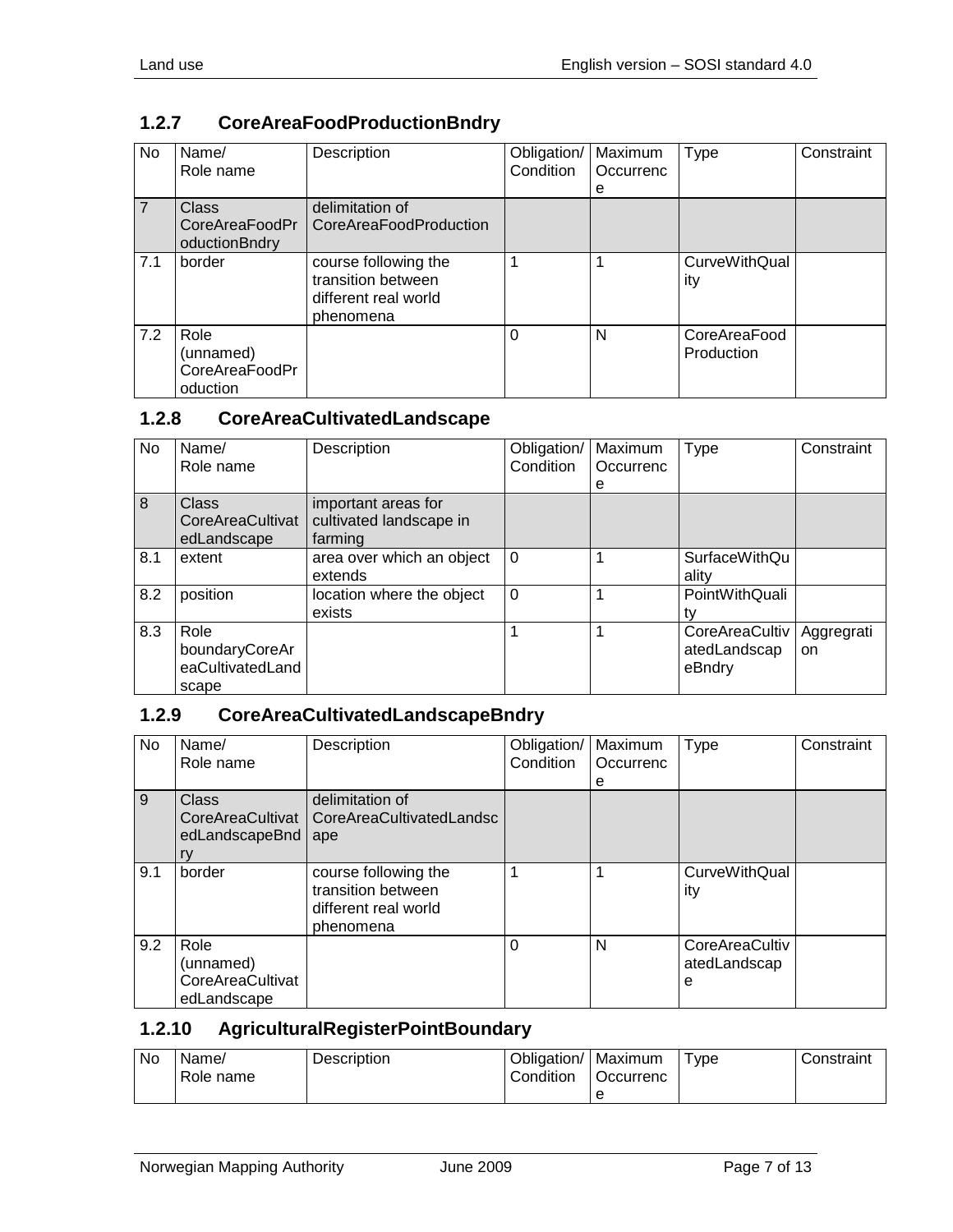| 10       | Class<br>AgriculturalRegis<br>terPointBoundary            | avgrensning av<br>identifikasjonsnøkkelen for<br>landbrukseiendom               |              |   |                               |                  |
|----------|-----------------------------------------------------------|---------------------------------------------------------------------------------|--------------|---|-------------------------------|------------------|
| 10.      | border                                                    | course following the<br>transition between<br>different real world<br>phenomena | $\mathbf{1}$ | 1 | <b>CurveWithQual</b><br>ity   |                  |
| 10.<br>2 | Role<br>(unnamed)<br>AgriculturalRegis<br>terPoint        |                                                                                 | 1            | 1 | AgriculturalRe<br>gisterPoint |                  |
| 10.<br>3 | Role<br>(unnamed)<br><b>AgriculturalRegis</b><br>terPoint |                                                                                 | 1            | 1 | AgriculturalRe<br>gisterPoint | Aggregrati<br>on |
| 10.<br>4 | Role<br>(unnamed)<br>AgriculturalRegis<br>terPoint        |                                                                                 | 1            | 1 | AgriculturalRe<br>gisterPoint |                  |

#### <span id="page-7-0"></span>**1.2.11 Association <<Topo>> CoreAreaFarming-CoreAreaFarmingBndry**

| No                    | Name/<br>Role name                                              | Description | Obligation/<br>Condition | Maximum<br>Occurrenc<br>е | <b>Type</b>              | Constraint      |
|-----------------------|-----------------------------------------------------------------|-------------|--------------------------|---------------------------|--------------------------|-----------------|
| 11                    | Association<br>CoreAreaFarmin<br>g-<br>CoreAreaFarmin<br>gBndry |             |                          |                           |                          |                 |
| 11.                   | Role<br>boundaryCoreAr<br>ealFarming                            |             |                          |                           | CoreAreaFarm<br>ingBndry | Aggregatio<br>n |
| 11.<br>$\overline{2}$ | Role<br>(unnamed)<br>CoreAreaFarmin<br>g                        |             | $\Omega$                 | N                         | CoreAreaFarm<br>ing      |                 |

#### <span id="page-7-1"></span>**1.2.12 Association <<Topo>> CoreAreaFoodProduction - CoreAreaFoodProductionBndry**

| <b>No</b>             | Name/<br>Role name                                                             | Description | Obligation/<br>Condition | Maximum<br>Occurrenc<br>е | <b>Type</b>                         | Constraint      |
|-----------------------|--------------------------------------------------------------------------------|-------------|--------------------------|---------------------------|-------------------------------------|-----------------|
| 12                    | Association<br>CoreAreaFoodPr<br>oduction -<br>CoreAreaFoodPr<br>oductionBndry |             |                          |                           |                                     |                 |
| 12.                   | Role<br>boundaryCoreAr<br>eaFoodProductio<br>n                                 |             |                          |                           | CoreAreaFood<br>ProductionBnd<br>ry | Aggregatio<br>n |
| 12.<br>$\overline{2}$ | Role<br>(unnamed)<br>CoreAreaFoodPr                                            |             | $\Omega$                 | N                         | CoreAreaFood<br>Production          |                 |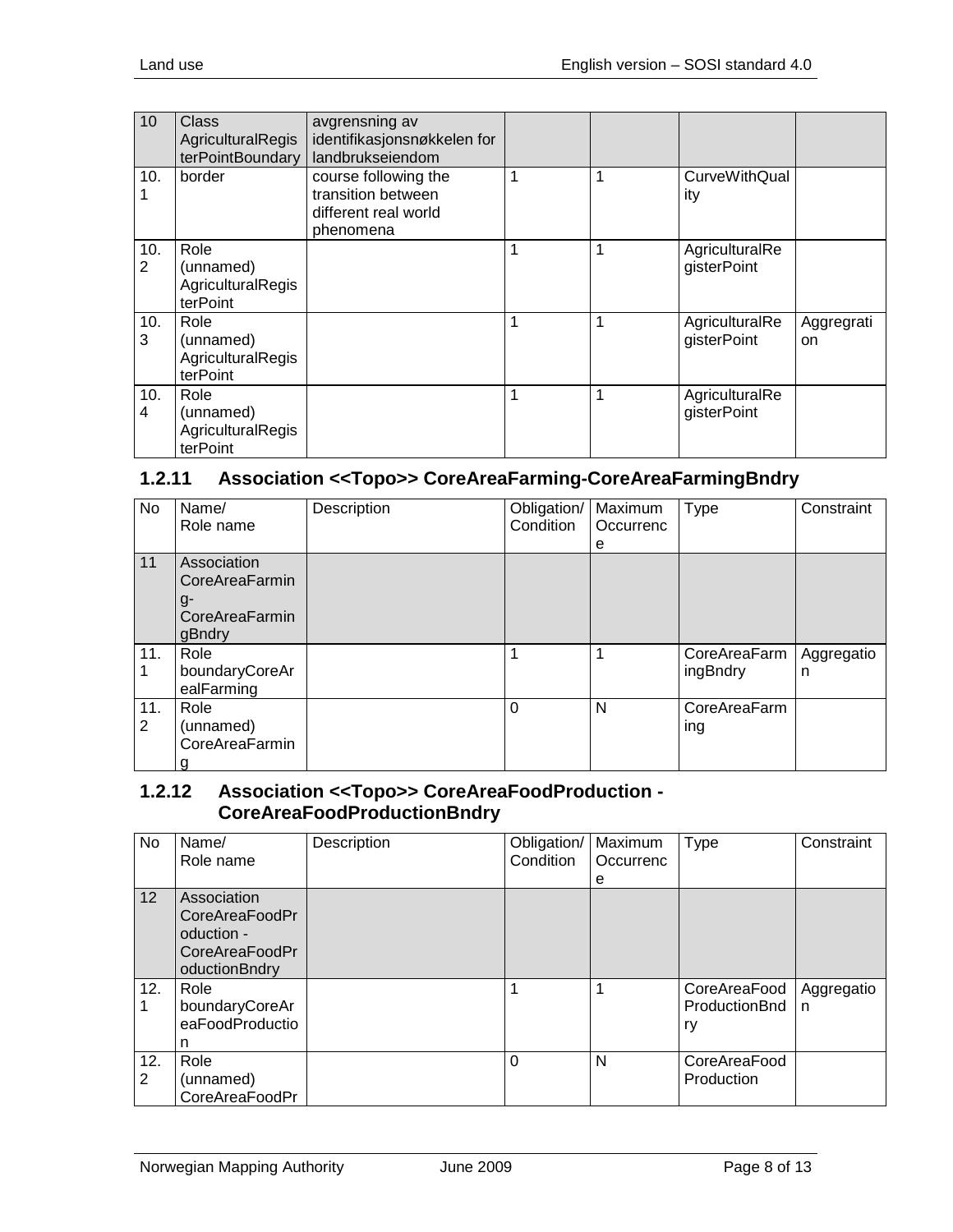| l oduction |
|------------|
|            |

#### <span id="page-8-0"></span>**1.2.13 Association <<Topo>> CoreAreaCultivatedLandscape-CoreAreaCultivatedLandscapeBndry**

| <b>No</b> | Name/<br>Role name                                                                          | Description | Obligation/<br>Condition | Maximum<br>Occurrenc<br>е | <b>Type</b>                              | Constraint      |
|-----------|---------------------------------------------------------------------------------------------|-------------|--------------------------|---------------------------|------------------------------------------|-----------------|
| 13        | Association<br>CoreAreaCultivat<br>edLandscape-<br>CoreAreaCultivat<br>edLandscapeBnd<br>ry |             |                          |                           |                                          |                 |
| 13.       | Role<br>boundaryCoreAr<br>eaCultivatedLand<br>scape                                         |             |                          |                           | CoreAreaCultiv<br>atedLandscap<br>eBndry | Aggregatio<br>n |
| 13.<br>2  | Role<br>(unnamed)<br>CoreAreaCultivat<br>edLandscape                                        |             | $\Omega$                 | N                         | CoreAreaCultiv<br>atedLandscap<br>е      |                 |

#### <span id="page-8-1"></span>**1.2.14 Association AgriculturalRegisterPoint - AgriculturalRegisterPointBoundary**

| No       | Name/<br>Role name                                                                             | Description | Obligation/<br>Condition | Maximum<br>Occurrenc<br>е | Type                                      | Constraint      |
|----------|------------------------------------------------------------------------------------------------|-------------|--------------------------|---------------------------|-------------------------------------------|-----------------|
| 14       | Association<br>AgriculturalRegis<br>terPoint -<br><b>AgriculturalRegis</b><br>terPointBoundary |             |                          |                           |                                           |                 |
| 14.      | Role<br>(unnamed)<br>AgriculturalRegis<br>terPointBoundary                                     |             |                          |                           | AgriculturalRe<br>gisterPointBou<br>ndary | Aggregatio<br>n |
| 14.<br>2 | Role<br>(unnamed)<br>AgriculturalRegis<br>terPoint                                             |             |                          |                           | AgriculturalRe<br>gisterPoint             |                 |

#### <span id="page-8-2"></span>**1.2.15 Association AgriculturalRegisterPointBoundary-AgriculturalRegisterPoint**

| No  | Name/<br>Role name                                                                    | Description | Obligation/   Maximum<br>Condition | <b>Occurrenc</b><br>e | <b>Type</b>                   | Constraint      |
|-----|---------------------------------------------------------------------------------------|-------------|------------------------------------|-----------------------|-------------------------------|-----------------|
| 15  | Association<br>AgriculturalRegis<br>terPointBoundary<br>AgriculturalRegis<br>terPoint |             |                                    |                       |                               |                 |
| 15. | Role<br>(unnamed)                                                                     |             |                                    |                       | AgriculturalRe<br>gisterPoint | Aggregatio<br>n |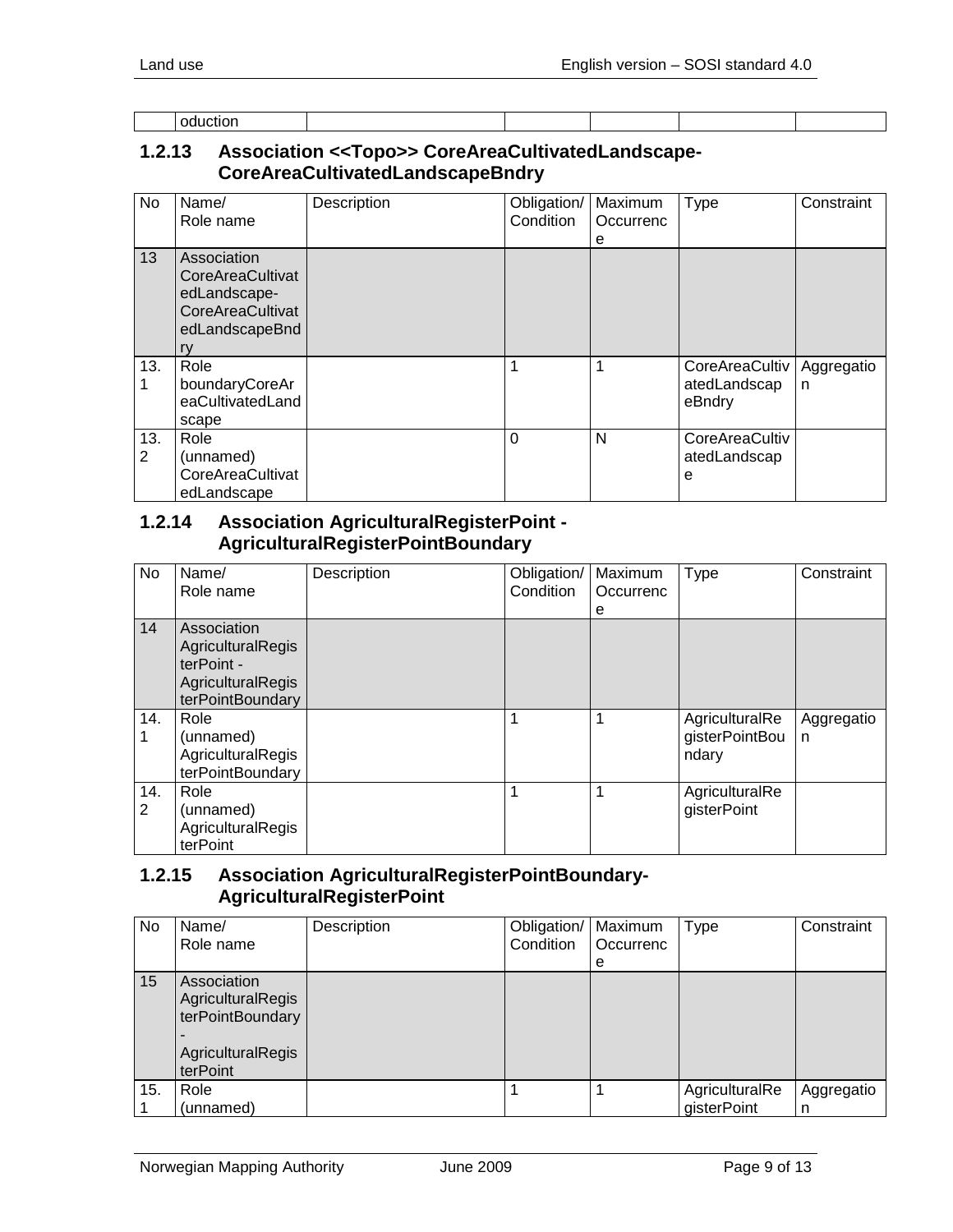|     | AgriculturalRegis<br>terPoint                              |  |                                           |  |
|-----|------------------------------------------------------------|--|-------------------------------------------|--|
| 15. | Role<br>(unnamed)<br>AgriculturalRegis<br>terPointBoundary |  | AgriculturalRe<br>gisterPointBou<br>ndarv |  |

#### <span id="page-9-0"></span>**1.2.16 Association <<Topo>> AgriculturalRegisterPoint - AgriculturalRegisterPointBoundary**

| No.      | Name/<br>Role name                                                                      | Description | Obligation/<br>Condition | Maximum<br>Occurrenc<br>e | Type                                      | Constraint      |
|----------|-----------------------------------------------------------------------------------------|-------------|--------------------------|---------------------------|-------------------------------------------|-----------------|
| 16       | Association<br>AgriculturalRegis<br>terPoint -<br>AgriculturalRegis<br>terPointBoundary |             |                          |                           |                                           |                 |
| 16.      | Role<br>boundaryAgricult<br>uralRegisterPoint                                           |             | $\Omega$                 | N                         | AgriculturalRe<br>gisterPointBou<br>ndarv | Aggregatio<br>n |
| 16.<br>2 | Role<br>(unnamed)<br>AgriculturalRegis<br>terPoint                                      |             | 1                        | 1                         | AgriculturalRe<br>gisterPoint             |                 |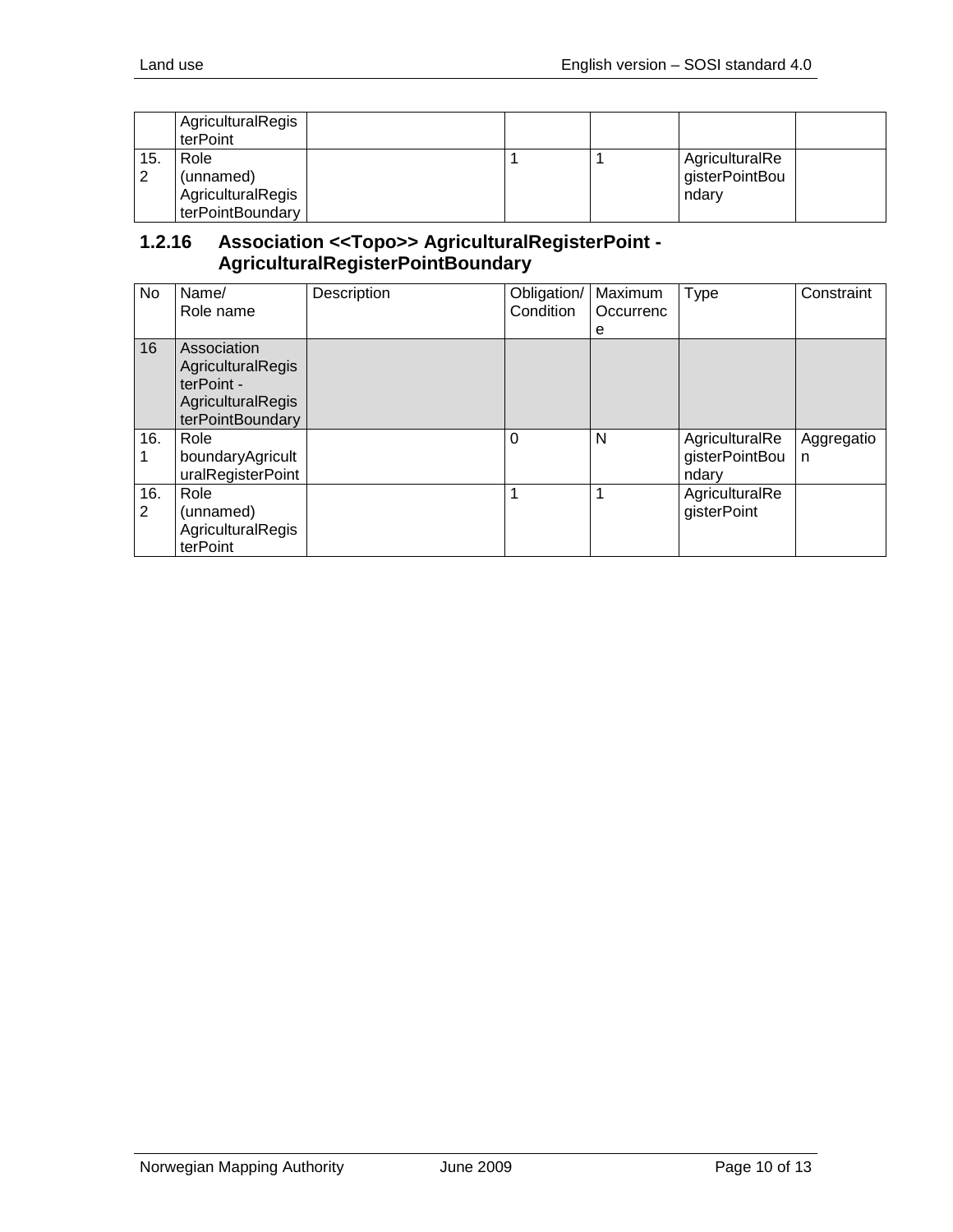#### **1.2.17 CodeList**

#### **1.2.17.1 <<CodeList>> agriculturalRegActive**

| Nr  | Code name                          | Definition/Description                                | Code |
|-----|------------------------------------|-------------------------------------------------------|------|
|     | CodeList                           | whether the landed property is active or discontinued |      |
|     | agriculturalRegActive              |                                                       |      |
|     | The property is active             |                                                       |      |
| 1.2 | The property has been discontinued |                                                       |      |

#### **1.2.17.2 <<CodeList>> AgriculturalRegCompanyCode**

<span id="page-10-0"></span>

| Nr  | l Code name i                        | Definition/Description                            | Code |
|-----|--------------------------------------|---------------------------------------------------|------|
| 2   | l CodeList                           | agriculturalOperation                             |      |
|     | AgriculturalRegCompanyCode           |                                                   |      |
| 2.1 | No agricultural business             | The unit has been deleted                         |      |
| 2.2 | With agricultural business, active   | With agricultural business, active in past year   |      |
| 2.3 | With agricultural business, inactive | With agricultural business, inactive in past year |      |

#### <span id="page-10-1"></span>**1.2.17.3 <<CodeList>> AgriculturalRegType**

| Nr             | Code name                  | Definition/Description  | Code |
|----------------|----------------------------|-------------------------|------|
| $\overline{3}$ | CodeList                   | type of landed property |      |
|                | AgriculturalRegType        |                         |      |
| 3.1            | Other landed property      |                         |      |
| 3.2            | ??Primary/Main number for? |                         |      |
|                | agricultural property      |                         |      |

#### <span id="page-10-2"></span>**1.2.17.4 <<CodeList>> CoreAreaStatus**

<span id="page-10-4"></span><span id="page-10-3"></span>

| Nr                | Code name                            | Definition/Description    | Code |
|-------------------|--------------------------------------|---------------------------|------|
| $\vert 4$         | CodeList                             | status of CoreAreaFarming |      |
|                   | <b>CoreAreaStatus</b>                |                           |      |
| $\overline{14}$ . | not considered by any political body |                           |      |
| 4.2               | considered by political body, taken  |                           |      |
|                   | under advisement                     |                           |      |